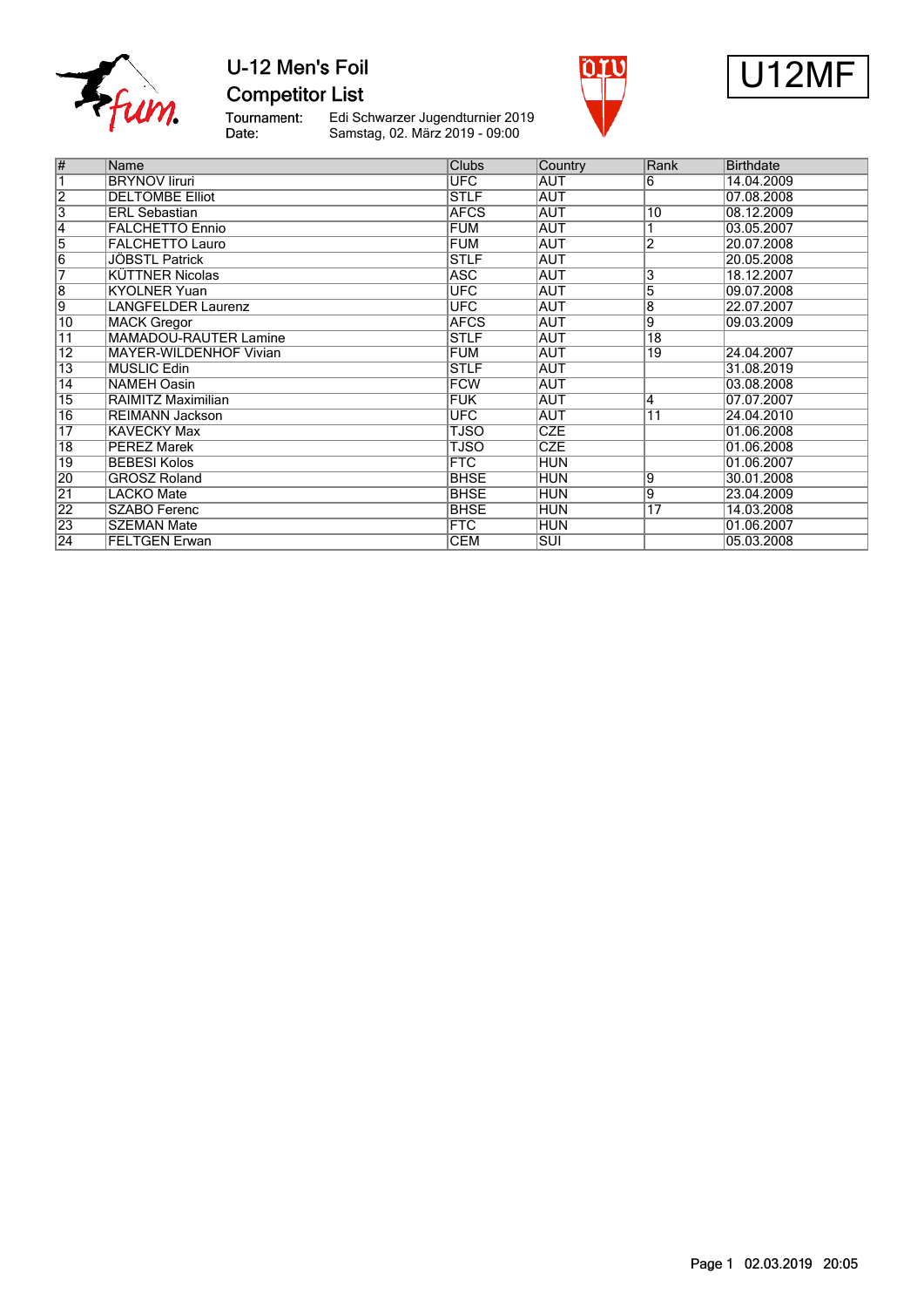|                                                                                                                                             | Edi Schwarzer Jugendturnier 2019                                            |  |  |  |  |  |  |  |  |  |  |
|---------------------------------------------------------------------------------------------------------------------------------------------|-----------------------------------------------------------------------------|--|--|--|--|--|--|--|--|--|--|
|                                                                                                                                             | Moedling                                                                    |  |  |  |  |  |  |  |  |  |  |
|                                                                                                                                             | Samstag, 02. März 2019                                                      |  |  |  |  |  |  |  |  |  |  |
| U-12 Men's Foil                                                                                                                             |                                                                             |  |  |  |  |  |  |  |  |  |  |
| Total # of competitors: 24<br>Total # of pools: 4                                                                                           |                                                                             |  |  |  |  |  |  |  |  |  |  |
| 4 pools of 6<br>Round 1<br>All competitors (100%) promoted to the next round                                                                |                                                                             |  |  |  |  |  |  |  |  |  |  |
| 4 pools of 6<br>Round 2<br>18 (75,00% of 24) competitors promoted to the next round<br>Use the combined pool results to seed the next round |                                                                             |  |  |  |  |  |  |  |  |  |  |
| Round 3                                                                                                                                     | Incomplete DE table of 32 fenced through the finals, no fence-off for third |  |  |  |  |  |  |  |  |  |  |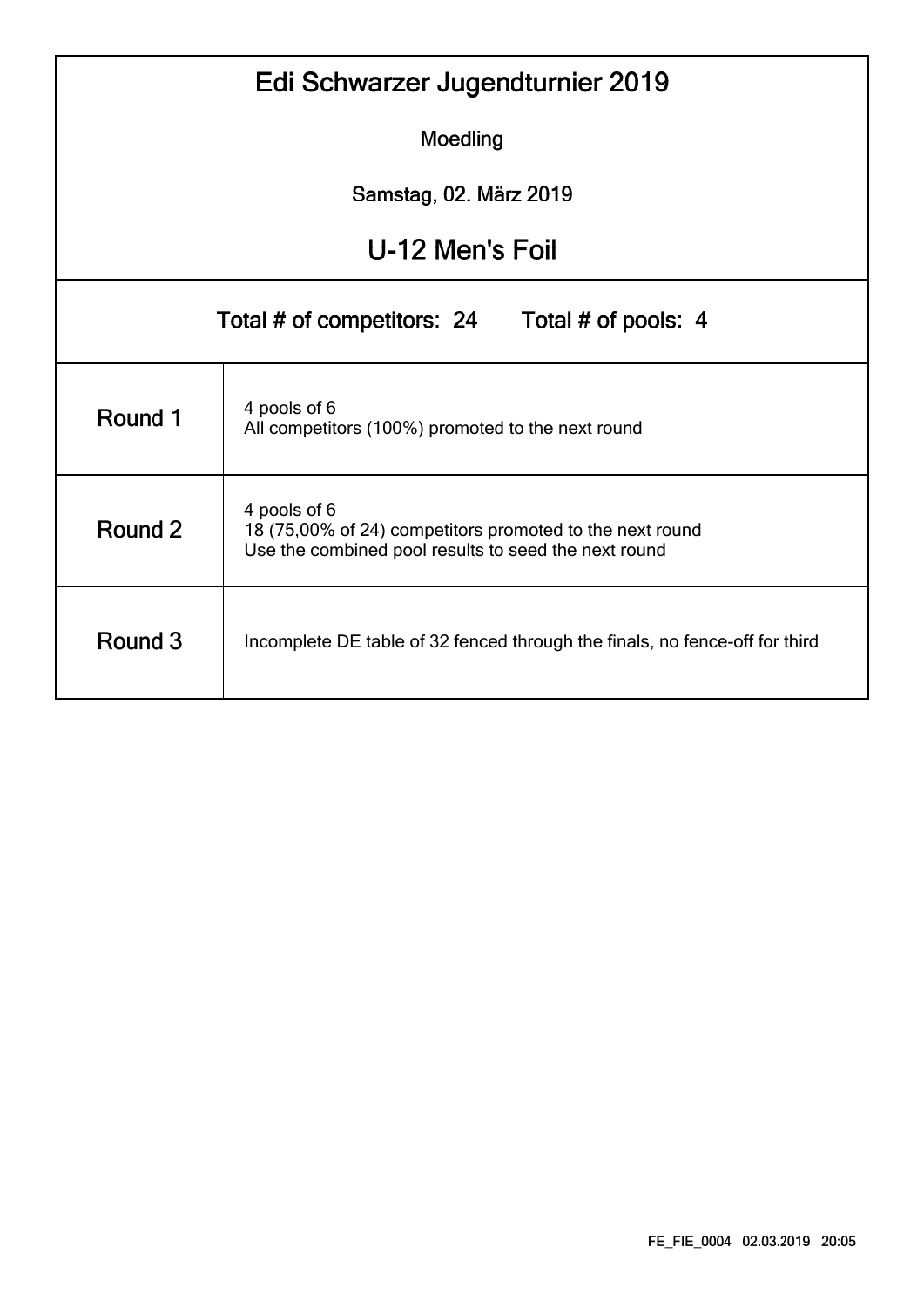

#### Seeding for Round #1 - Pool

Tournament:<br>Date: FIE Document:

Edi Schwarzer Jugendturnier 2019<br>Samstag, 02. März 2019 - 09:00<br>FE\_FIE\_0001.2





| Seed            | Name                         | Club        | Country    | Rank            | <b>Notes</b> |
|-----------------|------------------------------|-------------|------------|-----------------|--------------|
|                 | <b>FALCHETTO Ennio</b>       | <b>FUM</b>  | AUT        |                 |              |
| $\overline{2}$  | <b>FALCHETTO Lauro</b>       | <b>FUM</b>  | <b>AUT</b> | $\overline{2}$  |              |
| $\overline{3}$  | <b>KÜTTNER Nicolas</b>       | <b>ASC</b>  | <b>AUT</b> | 3               |              |
| $\overline{4}$  | RAIMITZ Maximilian           | <b>FUK</b>  | <b>AUT</b> | 4               |              |
| 5               | <b>KYOLNER Yuan</b>          | <b>UFC</b>  | AUT        | $\overline{5}$  |              |
| $\overline{6}$  | <b>BRYNOV liruri</b>         | <b>UFC</b>  | <b>AUT</b> | 6               |              |
| 7               | <b>LANGFELDER Laurenz</b>    | <b>UFC</b>  | <b>AUT</b> | $\overline{8}$  |              |
| $\overline{8}$  | <b>MACK Gregor</b>           | <b>AFCS</b> | <b>AUT</b> | 9               |              |
| $\overline{9}$  | <b>LACKO</b> Mate            | <b>BHSE</b> | HUN        | $\overline{9}$  |              |
| $\overline{10}$ | <b>GROSZ Roland</b>          | <b>BHSE</b> | HUN        | $\overline{9}$  |              |
| $\overline{11}$ | <b>ERL Sebastian</b>         | <b>AFCS</b> | <b>AUT</b> | $\overline{10}$ |              |
| $\overline{12}$ | <b>REIMANN Jackson</b>       | <b>UFC</b>  | IAUT       | $\overline{11}$ |              |
| $\overline{13}$ | <b>SZABO Ferenc</b>          | <b>BHSE</b> | HUN        | $\overline{17}$ |              |
| $\overline{14}$ | <b>MAMADOU-RAUTER Lamine</b> | <b>STLF</b> | AUT        | $\overline{18}$ |              |
| $\overline{15}$ | MAYER-WILDENHOF Vivian       | <b>FUM</b>  | <b>AUT</b> | 19              |              |
| 16              | <b>MUSLIC Edin</b>           | <b>STLF</b> | AUT        |                 |              |
| $\overline{17}$ | <b>PÉREZ Marek</b>           | <b>TJSO</b> | <b>CZE</b> |                 |              |
| $\overline{18}$ | <b>FELTGEN Erwan</b>         | <b>CEM</b>  | <b>SUI</b> |                 |              |
| 19              | <b>KAVECKY Max</b>           | TJSO        | <b>CZE</b> |                 |              |
| 20              | <b>SZEMAN Mate</b>           | <b>FTC</b>  | <b>HUN</b> |                 |              |
| $\overline{21}$ | <b>DELTOMBE Elliot</b>       | <b>STLF</b> | <b>AUT</b> |                 |              |
| 22              | JÖBSTL Patrick               | <b>STLF</b> | AUT        |                 |              |
| 23              | <b>BEBESI Kolos</b>          | <b>FTC</b>  | HUN        |                 |              |
| $\overline{24}$ | <b>NAMEH Oasin</b>           | <b>FCW</b>  | AUT        |                 |              |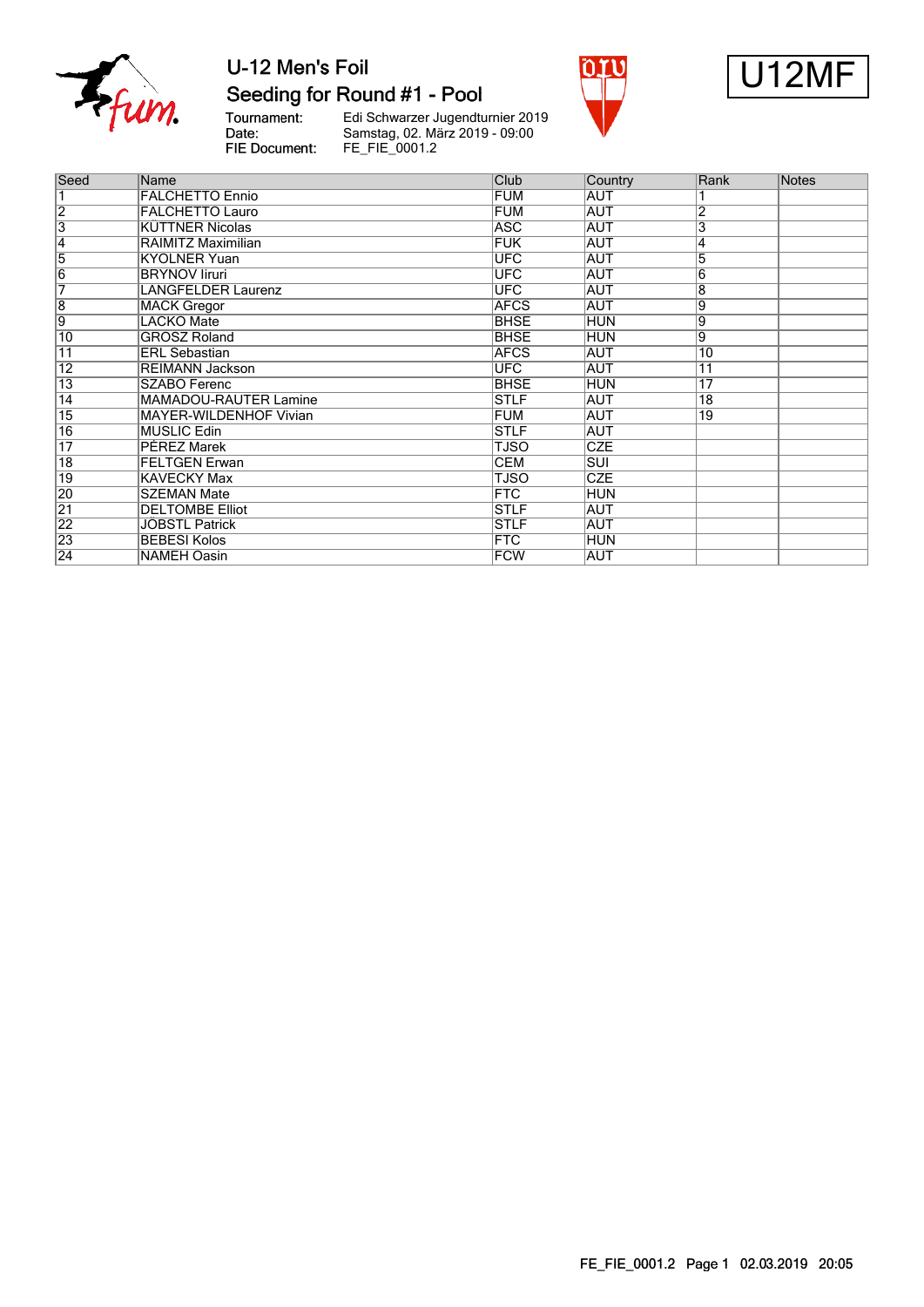

### U-12 Men's Foil **Round #1 Pool Results**





Tournament:<br>Date: FIE Document:

Edi Schwarzer Jugendturnier 2019 Samstag, 02. März 2019 - 09:00 FE\_FIE\_0007

|                    | Strip 1                | Referee(s):<br>BUGARIN Dimitrije (MKO / SRB) |                         |                |                |    |                |                |                |   |        |    |    |          |
|--------------------|------------------------|----------------------------------------------|-------------------------|----------------|----------------|----|----------------|----------------|----------------|---|--------|----|----|----------|
|                    | 09:00                  | SOMOSKEOY Peter (AUT)                        |                         |                |                |    |                |                |                |   |        |    |    |          |
| Name               |                        | Affiliation                                  | #                       |                | $\overline{2}$ | 3  | $\overline{4}$ | 5              | 6              | v | V/M TS |    |    | $TR$ Ind |
|                    | <b>REIMANN Jackson</b> | <b>UFC / AUT</b>                             |                         |                | D <sub>1</sub> | V4 | D <sub>0</sub> | D <sub>1</sub> | D <sub>0</sub> |   | 0.20   | 6  | 17 | $-11$    |
| <b>MACK Gregor</b> |                        | AFCS / AUT                                   | $\overline{2}$          | V4             |                | D1 | D <sub>2</sub> | D <sub>0</sub> | D <sub>0</sub> |   | 0,20   | 7  | 17 | $-10$    |
| <b>NAMEH Oasin</b> |                        | FCW / AUT                                    | 3                       | D1             | V4             |    | D <sub>0</sub> | D <sub>0</sub> | D <sub>0</sub> |   | 0,20   | 5  | 17 | $-12$    |
| <b>LACKO Mate</b>  |                        | BHSE / HUN                                   | $\overline{\mathbf{4}}$ | V4             | V4             | V4 |                | D <sub>3</sub> | D <sub>0</sub> | 3 | 0,60   | 15 | 10 | 5        |
| PÉREZ Marek        |                        | TJSO / CZE                                   | 5                       | V4             | V4             | V4 | V <sub>4</sub> |                | D <sub>1</sub> | 4 | 0.80   | 17 | 8  | 9        |
|                    | <b>FALCHETTO Ennio</b> | FUM / AUT                                    | 6                       | V <sub>4</sub> | V4             | V4 | V <sub>4</sub> | V4             |                | 5 | 1,00   | 20 | 1  | 19       |

| η                     | Strip 2                   | Referee(s):<br>HASIK Karel (TJSO / CZE) |                |                |                |                |                |                |                |              |      |                |                 |                |
|-----------------------|---------------------------|-----------------------------------------|----------------|----------------|----------------|----------------|----------------|----------------|----------------|--------------|------|----------------|-----------------|----------------|
|                       | 09:00                     | WENDT Benny (UFC / AUT)                 |                |                |                |                |                |                |                |              |      |                |                 |                |
| Name                  |                           | <b>Affiliation</b>                      | #              |                | $\overline{2}$ | 3              | $\overline{4}$ | 5              | 6              | v            |      | V/M TS TR      |                 | <b>Ind</b>     |
|                       | <b>FALCHETTO Lauro</b>    | FUM / AUT                               |                |                | V4             | V4             | V <sub>4</sub> | V4             | V <sub>4</sub> | 5            | 1,00 | <b>20</b>      | 8               | 12             |
| <b>FELTGEN Erwan</b>  |                           | CEM / SUI                               | $\overline{2}$ | D <sub>3</sub> |                | V <sub>4</sub> | V4             | V <sub>4</sub> | V <sub>4</sub> | 4            | 0,80 | 19             | 11              | -8             |
| <b>GROSZ Roland</b>   |                           | BHSE / HUN                              | 3              | D1             | D <sub>2</sub> |                | V4             | V <sub>4</sub> | V4             | 3            | 0,60 | 15             | 12 <sup>°</sup> | -3             |
|                       | <b>LANGFELDER Laurenz</b> | UFC/AUT                                 | 4              | D <sub>2</sub> | D <sub>2</sub> | D <sub>3</sub> |                | V <sub>4</sub> | V4             | $\mathbf{2}$ | 0.40 | 15             | 13              | $\overline{2}$ |
| <b>JÖBSTL Patrick</b> |                           | STLF / AUT                              | 5              | D <sub>2</sub> | D <sub>3</sub> | D <sub>0</sub> | D1             |                | V4             | 1            | 0,20 | 10             | 17              | $-7$           |
| <b>MUSLIC Edin</b>    |                           | STLF / AUT                              | 6              | D <sub>0</sub> | D <sub>0</sub> | D1             | D <sub>0</sub> | D <sub>1</sub> |                | $\mathbf 0$  | 0,00 | $\overline{2}$ | 20              | $-18$          |

| 3                    | Strip 4                | Referee(s):<br>BABOS Peter (BHSE / HUN) |                |                |                |                |                |                |                |   |               |    |         |      |
|----------------------|------------------------|-----------------------------------------|----------------|----------------|----------------|----------------|----------------|----------------|----------------|---|---------------|----|---------|------|
|                      | 09:00                  | <b>SCHAUER Moritz (STLFG / AUT)</b>     |                |                |                |                |                |                |                |   |               |    |         |      |
| Name                 |                        | Affiliation                             | #              |                | 2              | 3              | $\overline{4}$ | 5              | 6              | v | V/M TS TR Ind |    |         |      |
|                      | <b>KÜTTNER Nicolas</b> | ASC / AUT                               |                |                | D <sub>3</sub> | V4             | D <sub>2</sub> | V4             | V4             | 3 | 0,60          | 17 | $12 \,$ | 5    |
| <b>ERL Sebastian</b> |                        | AFCS / AUT                              | $\overline{2}$ | V4             |                | V4             | D <sub>3</sub> | V <sub>4</sub> | D1             | 3 | 0,60          | 16 | 17      | $-1$ |
| <b>KAVECKY Max</b>   |                        | TJSO / CZE                              | 3              | D <sub>2</sub> | D <sub>3</sub> |                | V4             | D <sub>3</sub> | D <sub>1</sub> | 1 | 0,20          | 13 | 16      | $-3$ |
|                      | MAYER-WILDENHOF Vivian | FUM / AUT                               | $\overline{4}$ | V4             | V <sub>4</sub> | D <sub>0</sub> |                | V <sub>4</sub> | V <sub>4</sub> | 4 | 0,80          | 16 | 11      | 5    |
| <b>BRYNOV liruri</b> |                        | UFC / AUT                               | 5              | D1             | D <sub>3</sub> | V4             | D <sub>2</sub> |                | D <sub>0</sub> | 1 | 0,20          | 10 | 19      | -9   |
| <b>BEBESI Kolos</b>  |                        | FTC / HUN                               | 6              | D1             | V4             | V4             | D <sub>0</sub> | V <sub>4</sub> |                | 3 | 0,60          | 13 | 10      | 3    |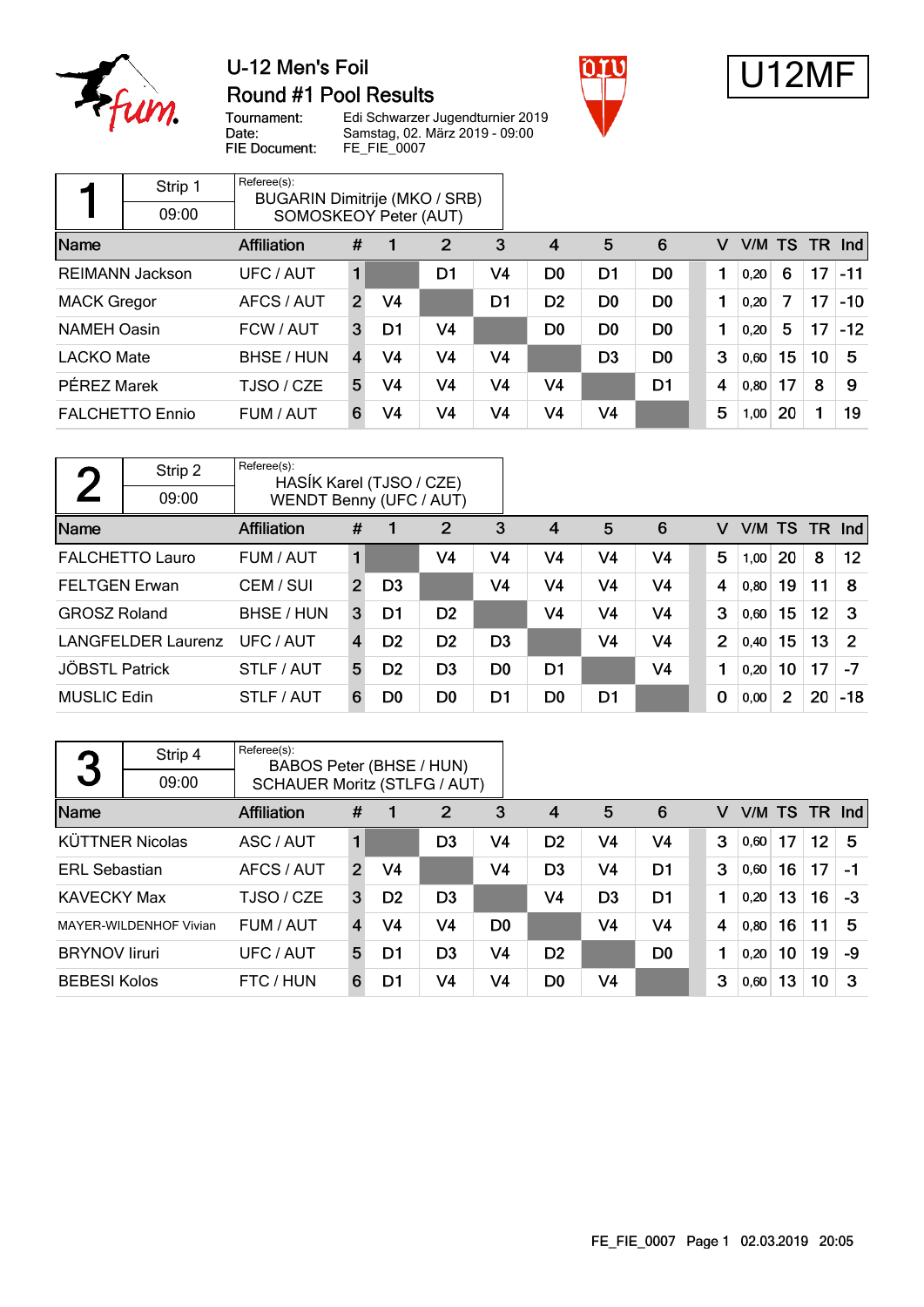|                        | Strip 5                      | Referee(s):<br>PENNINGER Philipp (FCW / AUT) |                |                |                |                |                |                |                |                |        |    |     |       |
|------------------------|------------------------------|----------------------------------------------|----------------|----------------|----------------|----------------|----------------|----------------|----------------|----------------|--------|----|-----|-------|
|                        | 09:00                        | HEMERKA Stefan (UFC / AUT)                   |                |                |                |                |                |                |                |                |        |    |     |       |
| <b>Name</b>            |                              | <b>Affiliation</b>                           | #              |                | 2              | 3              | 4              | 5              | 6              | v              | V/M TS |    | TR. | Ind   |
|                        | <b>RAIMITZ Maximilian</b>    | FUK / AUT                                    | 1              |                | V4             | V4             | V4             | V4             | D1             | 4              | 0,80   | 17 | 11  | 6     |
| <b>DELTOMBE Elliot</b> |                              | STLF / AUT                                   | $\overline{2}$ | D1             |                | V4             | V4             | D <sub>3</sub> | D1             | $\overline{2}$ | 0,40   | 13 | 16  | $-3$  |
|                        | <b>MAMADOU-RAUTER Lamine</b> | STLF / AUT                                   | 3              | D1             | D <sub>3</sub> |                | D1             | D <sub>2</sub> | D1             | $\mathbf 0$    | 0,00   | 8  | 20  | $-12$ |
| <b>SZEMAN Mate</b>     |                              | FTC / HUN                                    | 4              | D <sub>3</sub> | D1             | V <sub>4</sub> |                | V <sub>4</sub> | D <sub>3</sub> | $\overline{2}$ | 0,40   | 15 | 16  | $-1$  |
| <b>KYOLNER Yuan</b>    |                              | UFC / AUT                                    | 5              | D <sub>2</sub> | V <sub>4</sub> | V4             | D <sub>3</sub> |                | D <sub>2</sub> | $\overline{2}$ | 0,40   | 15 | 17  | $-2$  |
| SZABO Ferenc           |                              | BHSE / HUN                                   | 6              | V4             | V <sub>4</sub> | V4             | V4             | V <sub>4</sub> |                | 5              | 1,00   | 20 | 8   | 12    |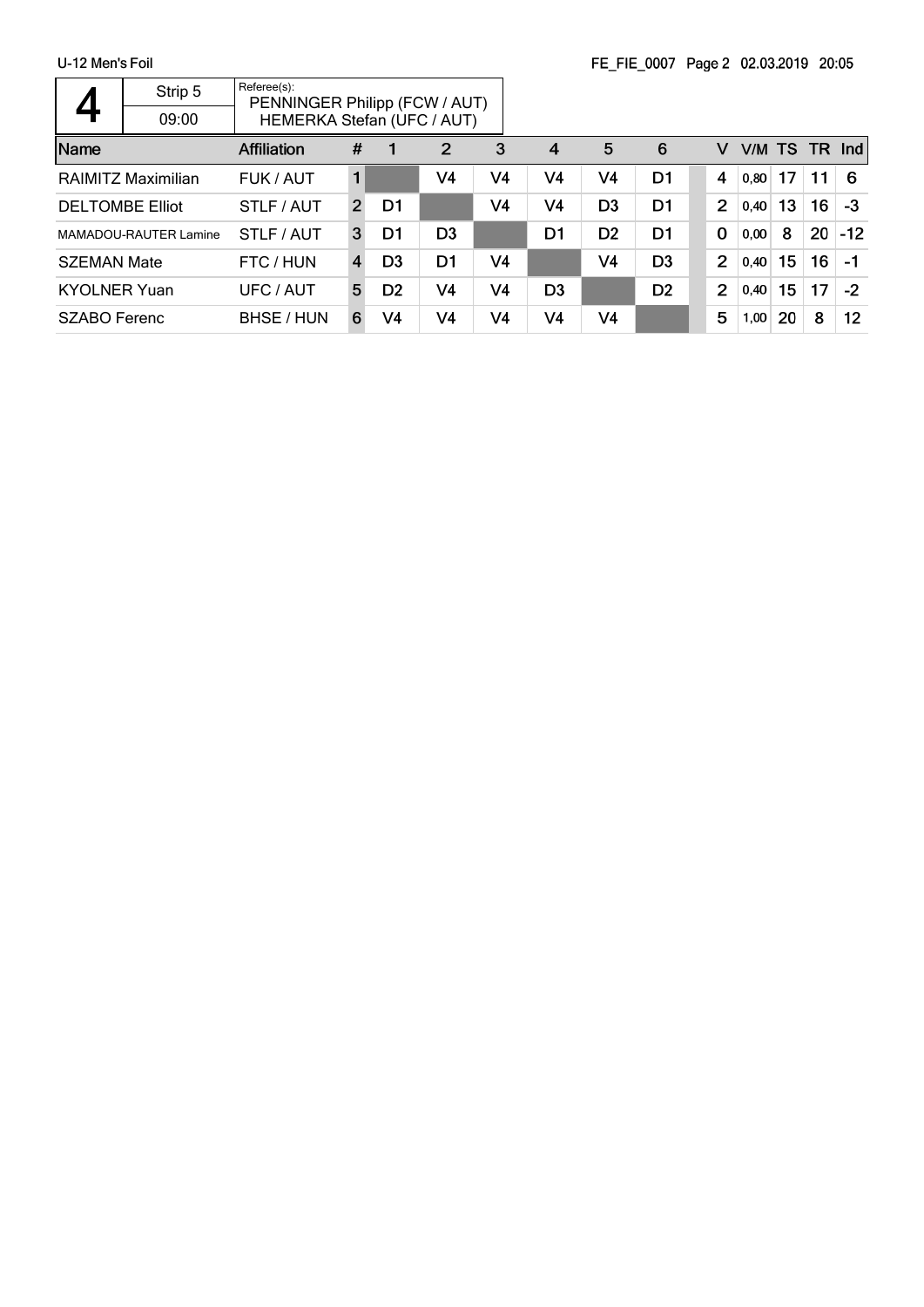

# Seeding for Round #2 - Pool





Tournament:<br>Date: Edi Schwarzer Jugendturnier 2019 Samstag, 02. März 2019 - 09:00 FIE Document: FE\_FIE\_0008

| Seed            | Name                          | Club        | Country                 | V              | V/M            | <b>TS</b>       | <b>TR</b>       | Ind             | <b>Notes</b> |
|-----------------|-------------------------------|-------------|-------------------------|----------------|----------------|-----------------|-----------------|-----------------|--------------|
|                 | <b>FALCHETTO Ennio</b>        | FUM         | <b>AUT</b>              | 5              | 1,00           | 20              |                 | $+19$           | Advanced     |
| 2T              | <b>SZABO Ferenc</b>           | <b>BHSE</b> | <b>HUN</b>              | 5              | 1,00           | 20              | $\overline{8}$  | $+12$           | Advanced     |
| $\overline{2T}$ | <b>FALCHETTO Lauro</b>        | <b>FUM</b>  | <b>AUT</b>              | 5              | 1,00           | 20              | $\overline{8}$  | $+12$           | Advanced     |
| $\overline{4}$  | <b>PÉREZ Marek</b>            | TJSO        | <b>CZE</b>              | 4              | 0, 80          | $\overline{17}$ | $\overline{8}$  | $+9$            | Advanced     |
| $\overline{5}$  | <b>FELTGEN Erwan</b>          | <b>CEM</b>  | $\overline{\text{SUI}}$ | 4              | 0, 80          | 19              | $\overline{11}$ | $+8$            | Advanced     |
| $\overline{6}$  | RAIMITZ Maximilian            | <b>FUK</b>  | AUT                     | 4              | 0, 80          | $\overline{17}$ | $\overline{11}$ | $+6$            | Advanced     |
| 7               | <b>MAYER-WILDENHOF Vivian</b> | <b>FUM</b>  | <b>AUT</b>              | 4              | 0,80           | 16              | $\overline{11}$ | $\overline{+5}$ | Advanced     |
| 8               | <b>KÜTTNER Nicolas</b>        | <b>ASC</b>  | <b>AUT</b>              | 3              | 0,60           | $\overline{17}$ | $\overline{12}$ | $+5$            | Advanced     |
| $\overline{9}$  | LACKO Mate                    | <b>BHSE</b> | <b>HUN</b>              | 3              | 0,60           | $\overline{15}$ | 10              | $+5$            | Advanced     |
| $\overline{10}$ | <b>GROSZ Roland</b>           | <b>BHSE</b> | <b>HUN</b>              | 3              | 0,60           | $\overline{15}$ | $\overline{12}$ | $+3$            | Advanced     |
| $\overline{11}$ | <b>BEBESI Kolos</b>           | <b>FTC</b>  | <b>HUN</b>              | 3              | 0,60           | $\overline{13}$ | 10              | $+3$            | Advanced     |
| $\overline{12}$ | <b>ERL</b> Sebastian          | <b>AFCS</b> | <b>AUT</b>              | 3              | 0,60           | $\overline{16}$ | $\overline{17}$ | $-1$            | Advanced     |
| $\overline{13}$ | <b>LANGFELDER Laurenz</b>     | <b>UFC</b>  | <b>AUT</b>              | 2              | $ 0,40\rangle$ | $\overline{15}$ | 13              | $+2$            | Advanced     |
| $\overline{14}$ | <b>SZEMAN Mate</b>            | <b>FTC</b>  | <b>HUN</b>              | 2              | $ 0,40\rangle$ | $\overline{15}$ | $\overline{16}$ | -1              | Advanced     |
| $\overline{15}$ | <b>KYOLNER Yuan</b>           | <b>UFC</b>  | <b>AUT</b>              | $\overline{2}$ | $ 0,40\rangle$ | $\overline{15}$ | $\overline{17}$ | -2              | Advanced     |
| $\overline{16}$ | <b>DELTOMBE Elliot</b>        | <b>STLF</b> | <b>AUT</b>              | $\overline{2}$ | $ 0,40\rangle$ | $\overline{13}$ | $\overline{16}$ | -3              | Advanced     |
| $\overline{17}$ | <b>KAVECKY Max</b>            | TJSO        | <b>CZE</b>              |                | 0,20           | $\overline{13}$ | $\overline{16}$ | -3              | Advanced     |
| $\overline{18}$ | JÖBSTL Patrick                | <b>STLF</b> | <b>AUT</b>              |                | $ 0,20\rangle$ | 10              | 17              | -7              | Advanced     |
| $\overline{19}$ | <b>BRYNOV liruri</b>          | <b>UFC</b>  | <b>AUT</b>              |                | $ 0,20\rangle$ | 10              | 19              | -9              | Advanced     |
| 20              | <b>MACK Gregor</b>            | <b>AFCS</b> | <b>AUT</b>              |                | 0,20           | 7               | 17              | -10             | Advanced     |
| $\overline{21}$ | <b>REIMANN Jackson</b>        | <b>UFC</b>  | AUT                     |                | $ 0,20\rangle$ | $\overline{6}$  | 17              | -11             | Advanced     |
| $\overline{22}$ | <b>NAMEH Oasin</b>            | <b>FCW</b>  | <b>AUT</b>              |                | $ 0,20\rangle$ | $\overline{5}$  | $\overline{17}$ | $-12$           | Advanced     |
| $\overline{23}$ | <b>MAMADOU-RAUTER Lamine</b>  | <b>STLF</b> | <b>AUT</b>              | $\mathbf{0}$   | 0,00           | $\overline{8}$  | 20              | $-12$           | Advanced     |
| $\overline{24}$ | <b>MUSLIC Edin</b>            | <b>STLF</b> | AUT                     | ۱O             | 0,00           | $\overline{2}$  | 20              | $-18$           | Advanced     |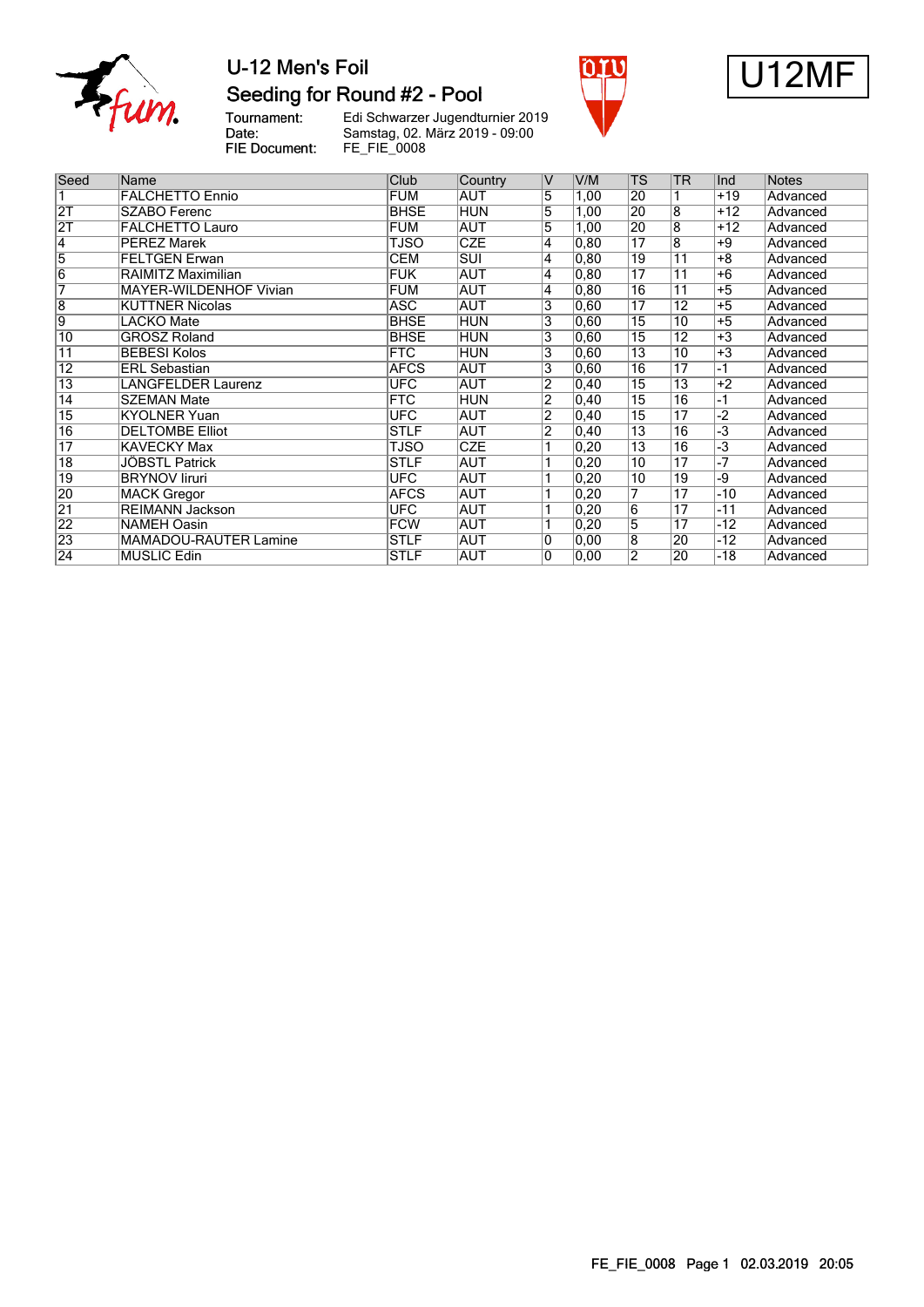

## U-12 Men's Foil Round #2 Pool Results





Tournament:<br>Date: FIE Document:

Edi Schwarzer Jugendturnier 2019 Samstag, 02. März 2019 - 09:00 FE\_FIE\_0007

|                        | Strip 1                | Referee(s):                   |                |                |                |                |                |                |                |   |           |    |    |         |
|------------------------|------------------------|-------------------------------|----------------|----------------|----------------|----------------|----------------|----------------|----------------|---|-----------|----|----|---------|
|                        | 11:05                  | BUGARIN Dimitrije (MKO / SRB) |                |                |                |                |                |                |                |   |           |    |    |         |
| Name                   |                        | <b>Affiliation</b>            | #              |                | $\overline{2}$ | 3              | $\overline{4}$ | 5              | 6              | v | V/M TS TR |    |    | $\ln d$ |
|                        | <b>REIMANN Jackson</b> | UFC / AUT                     | 1              |                | D <sub>0</sub> | D <sub>0</sub> | D <sub>0</sub> | D <sub>0</sub> | V <sub>4</sub> | 1 | 0.20      | 4  | 18 | $-14$   |
|                        | <b>FALCHETTO Ennio</b> | FUM / AUT                     | $\overline{2}$ | V <sub>4</sub> |                | V <sub>4</sub> | V4             | V4             | V4             | 5 | 1.00      | 20 | 5  | 15      |
| <b>KAVECKY Max</b>     |                        | TJSO / CZE                    | 3              | V4             | D1             |                | D <sub>1</sub> | D <sub>0</sub> | D <sub>2</sub> | 1 | 0.20      | 8  | 16 | -8      |
|                        | <b>KÜTTNER Nicolas</b> | ASC / AUT                     | 4              | V4             | D <sub>1</sub> | V <sub>4</sub> |                | V3             | V <sub>4</sub> | 4 | 0,80      | 16 | 7  | 9       |
| <b>LACKO Mate</b>      |                        | BHSE / HUN                    | 5              | V4             | D <sub>2</sub> | V4             | D <sub>2</sub> |                | V <sub>4</sub> | 3 | 0,60      | 16 | 10 | 6       |
| <b>DELTOMBE Elliot</b> |                        | STLF / AUT                    | 6              | D <sub>2</sub> | D <sub>1</sub> | V4             | D <sub>0</sub> | D <sub>3</sub> |                | ٠ | 0,20      | 10 | 18 | -8      |

| $\bigcap$             | Strip 2                | Referee(s):              |                |                |                |                |                |                |                |             |      |     |         |                |
|-----------------------|------------------------|--------------------------|----------------|----------------|----------------|----------------|----------------|----------------|----------------|-------------|------|-----|---------|----------------|
|                       | 11:05                  | HASIK Karel (TJSO / CZE) |                |                |                |                |                |                |                |             |      |     |         |                |
| Name                  |                        | Affiliation              | #              |                | 2              | 3              | $\overline{4}$ | 5              | 6              | v           | V/M  | TS. | TR.     | <b>Ind</b>     |
|                       | MAYER-WILDENHOF Vivian | FUM / AUT                | 1              |                | D3             | V4             | D <sub>2</sub> | V4             | D <sub>1</sub> | 2           | 0,40 | 14  | $12 \,$ | $\overline{2}$ |
| <b>KYOLNER Yuan</b>   |                        | UFC / AUT                | $\overline{2}$ | V4             |                | V4             | D1             | D <sub>3</sub> | D <sub>0</sub> | 2           | 0,40 | 12  | 15      | -3             |
| <b>MUSLIC Edin</b>    |                        | STLF / AUT               | 3              | D <sub>0</sub> | D <sub>0</sub> |                | D <sub>0</sub> | D <sub>1</sub> | D <sub>0</sub> | $\mathbf 0$ | 0,00 |     | 20      | $-19$          |
| <b>SZABO Ferenc</b>   |                        | BHSE / HUN               | $\overline{4}$ | V <sub>4</sub> | V4             | V4             |                | V4             | V4             | 5           | 1,00 | 20  | 6       | 14             |
| <b>JÖBSTL Patrick</b> |                        | STLF / AUT               | 5              | D0             | V4             | V <sub>4</sub> | D1             |                | D <sub>0</sub> | 2           | 0,40 | 9   | 16      | $-7$           |
| <b>BEBESI Kolos</b>   |                        | FTC / HUN                | 6              | V4             | V <sub>4</sub> | V <sub>4</sub> | D <sub>2</sub> | V <sub>4</sub> |                | 4           | 0,80 | 18  | 5       | 13             |

|                      | Strip 3                | Referee(s):                         |                |                |                |                |                |                |                |                |        |    |    |               |
|----------------------|------------------------|-------------------------------------|----------------|----------------|----------------|----------------|----------------|----------------|----------------|----------------|--------|----|----|---------------|
| 3                    | 11:05                  | <b>WAGNER Phillip (STLFG / AUT)</b> |                |                |                |                |                |                |                |                |        |    |    |               |
| Name                 |                        | <b>Affiliation</b>                  | #              |                | 2              | 3              | 4              | 5              | 6              | v              | V/M TS |    |    | $TR$ Ind      |
| <b>BRYNOV</b> liruri |                        | UFC / AUT                           | 1              |                | D1             | V <sub>4</sub> | V4             | D1             | D <sub>1</sub> | 2              | 0.40   | 11 | 15 | -4            |
| <b>SZEMAN Mate</b>   |                        | FTC / HUN                           | $\overline{2}$ | V <sub>3</sub> |                | D1             | V4             | V4             | D <sub>3</sub> | 3              | 0,60   | 15 | 12 | -3            |
|                      | RAIMITZ Maximilian     | FUK / AUT                           | 3              | D <sub>3</sub> | V <sub>4</sub> |                | V <sub>4</sub> | D <sub>2</sub> | D <sub>2</sub> | $\overline{2}$ | 0,40   | 15 | 14 |               |
| <b>MACK Gregor</b>   |                        | AFCS / AUT                          | 4              | D <sub>3</sub> | D <sub>0</sub> | D <sub>1</sub> |                | D <sub>1</sub> | D <sub>0</sub> | $\mathbf 0$    | 0,00   | 5  | 20 | $-15$         |
| <b>GROSZ Roland</b>  |                        | BHSE / HUN                          | 5              | V2             | D <sub>3</sub> | V <sub>4</sub> | V4             |                | D <sub>1</sub> | 3              | 0,60   | 14 | 12 | $\mathcal{P}$ |
|                      | <b>FALCHETTO Lauro</b> | FUM / AUT                           | 6              | V4             | V4             | V <sub>4</sub> | V4             | V4             |                | 5              | 1,00   | 20 | 7  | 13            |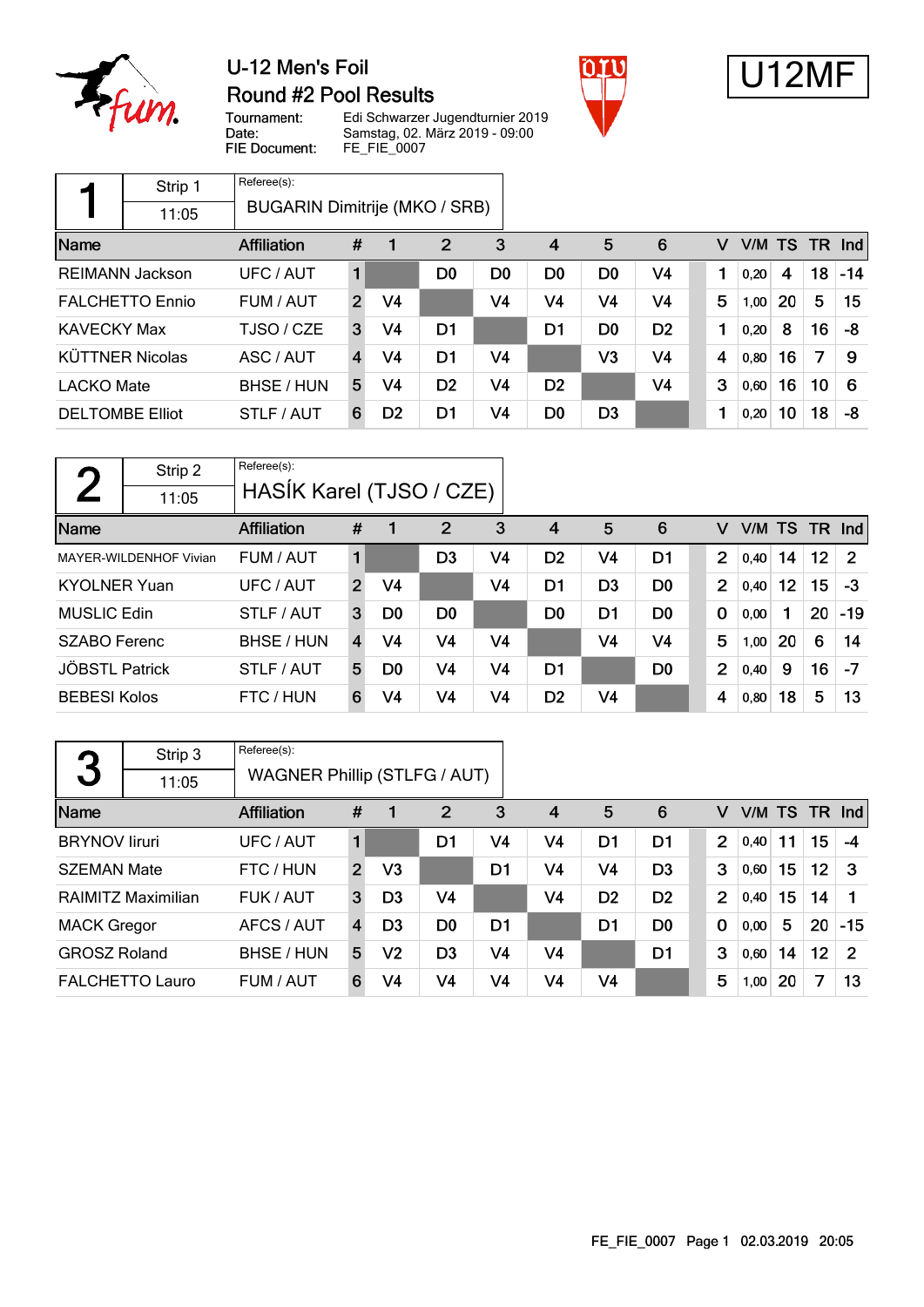|                      | Strip 5                      | Referee(s):                     |               |                |                |                |                |                |                |                |        |    |    |                |
|----------------------|------------------------------|---------------------------------|---------------|----------------|----------------|----------------|----------------|----------------|----------------|----------------|--------|----|----|----------------|
|                      | 11:05                        | <b>BABOS Peter (BHSE / HUN)</b> |               |                |                |                |                |                |                |                |        |    |    |                |
| Name                 |                              | <b>Affiliation</b>              | #             |                | $\overline{2}$ | 3              | 4              | 5              | 6              | v              | V/M TS |    |    | $TR$ Ind       |
| <b>ERL Sebastian</b> |                              | AFCS / AUT                      | 1             |                | V4             | D <sub>3</sub> | D <sub>2</sub> | V4             | D1             | $\overline{2}$ | 0.40   | 14 | 16 | $-2$           |
| <b>NAMEH Oasin</b>   |                              | FCW / AUT                       | $\mathcal{P}$ | D <sub>2</sub> |                | D <sub>1</sub> | D1             | D <sub>1</sub> | V4             | 1              | 0,20   | 9  | 18 | -9             |
|                      | <b>MAMADOU-RAUTER Lamine</b> | STLF / AUT                      | 3             | V4             | V <sub>4</sub> |                | V4             | D <sub>2</sub> | D <sub>2</sub> | 3              | 0,60   | 16 | 14 | $\overline{2}$ |
|                      | <b>LANGFELDER Laurenz</b>    | UFC / AUT                       | 4             | V4             | V4             | D <sub>2</sub> |                | V4             | V4             | 4              | 0,80   | 18 | 7  | 11             |
| PÉREZ Marek          |                              | TJSO / CZE                      | 5             | D <sub>2</sub> | V4             | V4             | D <sub>0</sub> |                | V <sub>4</sub> | 3              | 0,60   | 14 | 13 |                |
| <b>FELTGEN Erwan</b> |                              | CEM / SUI                       | 6             | V4             | D <sub>2</sub> | V4             | D <sub>0</sub> | D <sub>2</sub> |                | $\overline{2}$ | 0,40   | 12 | 15 | $-3$           |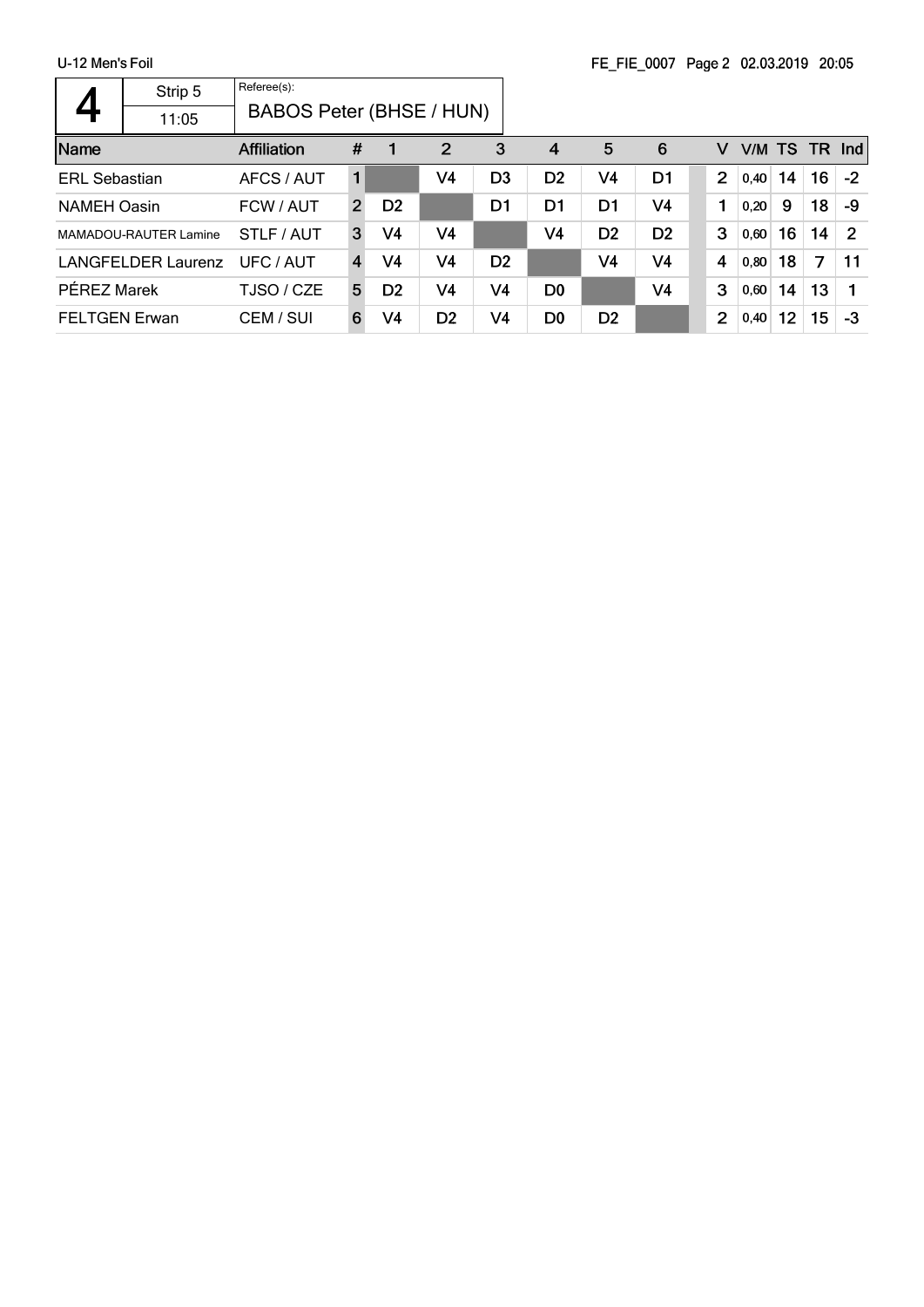

## U-12 Men's Foil Seeding for Round #3 - DE





Tournament:<br>Date: Edi Schwarzer Jugendturnier 2019 Samstag, 02. März 2019 - 09:00 FIE Document: FE\_FIE\_0008

| Seed            | Name                         | <b>Club</b> | Country    | lV              | V/M            | <b>TS</b>       | <b>TR</b>       | Ind   | <b>Notes</b> |
|-----------------|------------------------------|-------------|------------|-----------------|----------------|-----------------|-----------------|-------|--------------|
|                 | <b>FALCHETTO Ennio</b>       | <b>FUM</b>  | <b>AUT</b> | 10              | 1,00           | 40              | 6               | $+34$ | Advanced     |
| $\overline{2}$  | SZABO Ferenc                 | <b>BHSE</b> | <b>HUN</b> | 10              | 1,00           | 40              | $\overline{14}$ | $+26$ | Advanced     |
| $\overline{3}$  | <b>FALCHETTO Lauro</b>       | <b>FUM</b>  | <b>AUT</b> | 10              | 1,00           | 40              | $\overline{15}$ | $+25$ | Advanced     |
| $\overline{4}$  | <b>BEBESI Kolos</b>          | <b>FTC</b>  | <b>HUN</b> | 7               | 0,70           | $\overline{31}$ | $\overline{15}$ | $+16$ | Advanced     |
| 5               | <b>KÜTTNER Nicolas</b>       | <b>ASC</b>  | <b>AUT</b> | 7               | 0,70           | 33              | 19              | $+14$ | Advanced     |
| $\overline{6}$  | <b>PÉREZ Marek</b>           | <b>TJSO</b> | <b>CZE</b> | 7               | 0,70           | $\overline{31}$ | $\overline{21}$ | $+10$ | Advanced     |
| $\overline{7}$  | <b>LANGFELDER Laurenz</b>    | <b>UFC</b>  | <b>AUT</b> | 6               | 0,60           | 33              | 20              | $+13$ | Advanced     |
| $\overline{8}$  | LACKO Mate                   | <b>BHSE</b> | <b>HUN</b> | 6               | 0,60           | $\overline{31}$ | 20              | $+11$ | Advanced     |
| $\overline{9}$  | RAIMITZ Maximilian           | <b>FUK</b>  | <b>AUT</b> | 6               | 0,60           | $\overline{32}$ | 25              | $+7$  | Advanced     |
| 10              | MAYER-WILDENHOF Vivian       | <b>FUM</b>  | <b>AUT</b> | $6\overline{6}$ | 0,60           | 30              | 23              | $+7$  | Advanced     |
| $\overline{11}$ | <b>FELTGEN Erwan</b>         | <b>CEM</b>  | <b>SUI</b> | 6               | 0,60           | 31              | 26              | $+5$  | Advanced     |
| $\overline{12}$ | <b>GROSZ Roland</b>          | <b>BHSE</b> | <b>HUN</b> | 6               | 0,60           | 29              | 24              | $+5$  | Advanced     |
| $\overline{13}$ | <b>SZEMAN Mate</b>           | <b>FTC</b>  | <b>HUN</b> | 5               | 0, 50          | $\overline{30}$ | 28              | $+2$  | Advanced     |
| $\overline{14}$ | <b>ERL Sebastian</b>         | <b>AFCS</b> | <b>AUT</b> | 5               | 0, 50          | $\overline{30}$ | $\overline{33}$ | $-3$  | Advanced     |
| $\overline{15}$ | <b>KYOLNER Yuan</b>          | <b>UFC</b>  | AUT        | 4               | $ 0,40\rangle$ | 27              | $\overline{32}$ | $-5$  | Advanced     |
| $\overline{16}$ | <b>MAMADOU-RAUTER Lamine</b> | <b>STLF</b> | <b>AUT</b> | 3               | $ 0,30\rangle$ | 24              | $\overline{34}$ | $-10$ | Advanced     |
| 17              | <b>DELTOMBE Elliot</b>       | <b>STLF</b> | AUT        | 3               | $ 0,30\rangle$ | 23              | $\overline{34}$ | $-11$ | Advanced     |
| $\overline{18}$ | <b>BRYNOV liruri</b>         | UFC.        | <b>AUT</b> | 3               | 0,30           | 21              | $\overline{34}$ | $-13$ | Advanced     |
| 19              | <b>JÖBSTL Patrick</b>        | <b>STLF</b> | <b>AUT</b> | 3               | 0,30           | $\overline{19}$ | $\overline{33}$ | $-14$ | Eliminated   |
| 20              | KAVECKY Max                  | TJSO        | <b>CZE</b> | $\overline{2}$  | 0, 20          | 21              | $\overline{32}$ | $-11$ | Eliminated   |
| $\overline{21}$ | NAMEH Oasin                  | <b>FCW</b>  | AUT        | $\overline{2}$  | $ 0,20\rangle$ | $\overline{14}$ | $\overline{35}$ | -21   | Eliminated   |
| $\overline{22}$ | <b>REIMANN Jackson</b>       | <b>UFC</b>  | AUT        | $\overline{2}$  | 0, 20          | $\overline{10}$ | $\overline{35}$ | $-25$ | Eliminated   |
| 23              | MACK Gregor                  | <b>AFCS</b> | AUT        |                 | 0, 10          | $\overline{12}$ | 37              | -25   | Eliminated   |
| $\overline{24}$ | <b>MUSLIC Edin</b>           | <b>STLF</b> | <b>AUT</b> | 10              | 0,00           | $\overline{3}$  | 40              | $-37$ | Eliminated   |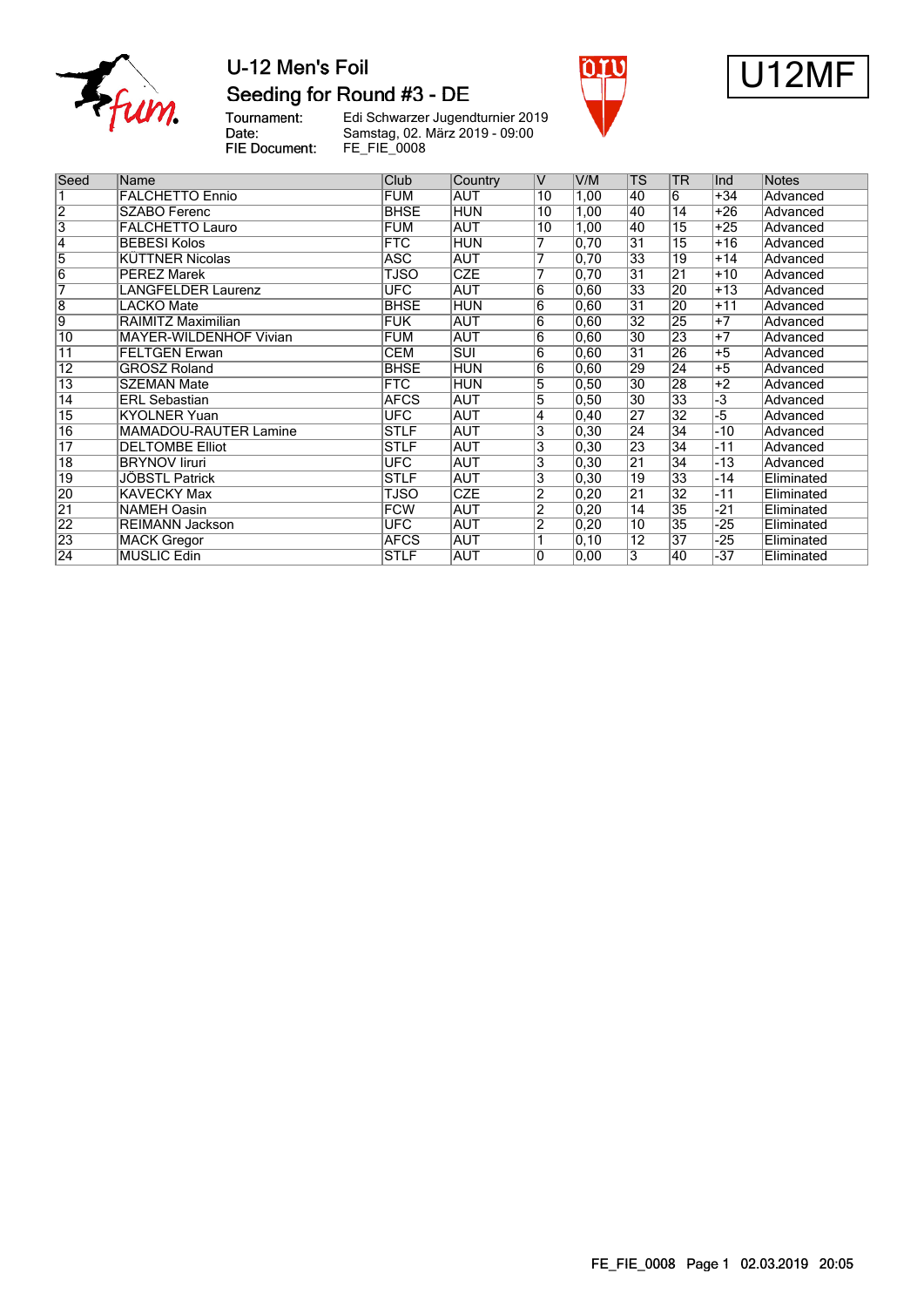#### U-12 Men's Foil - Round #3 - DE (Table of 32)

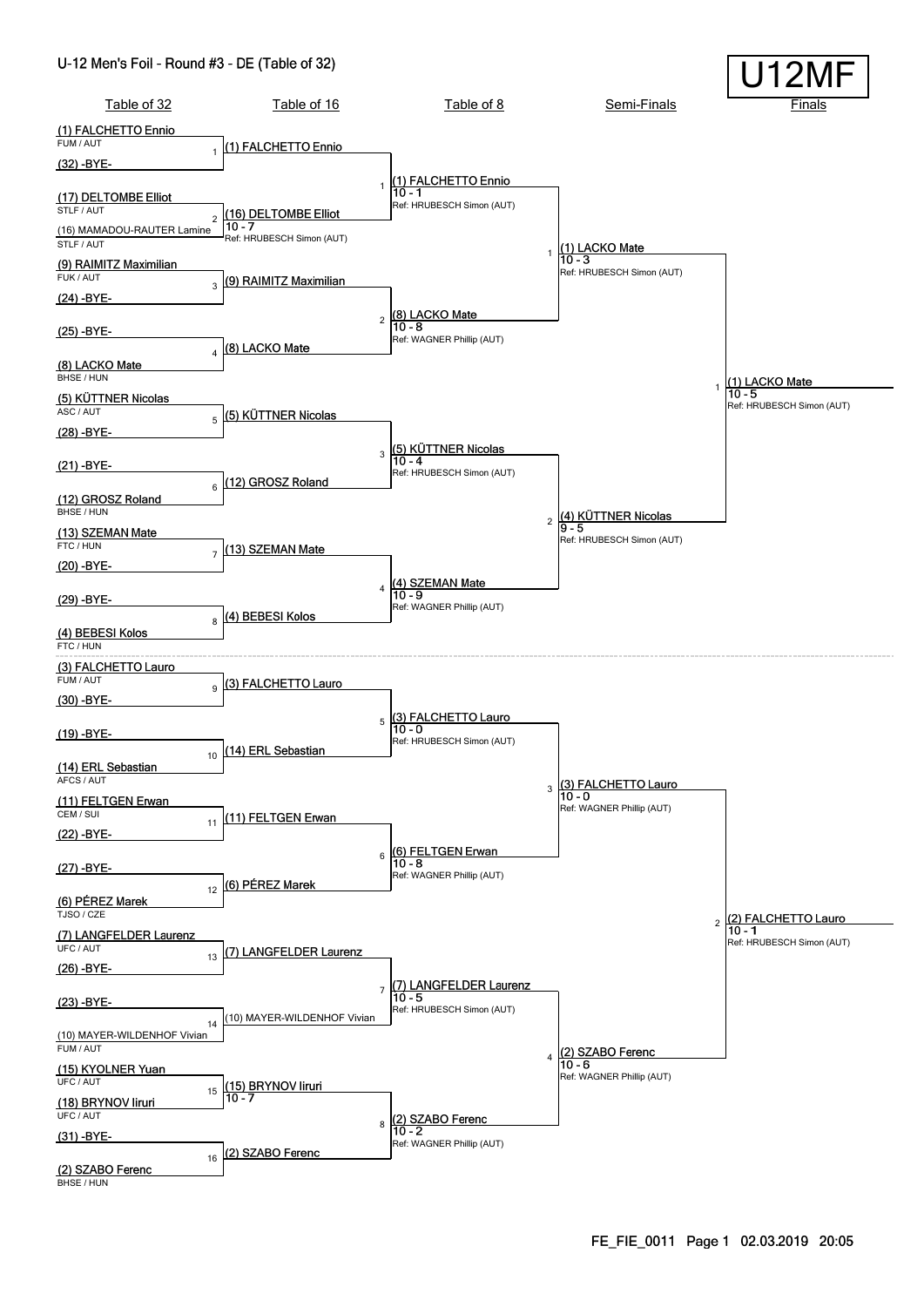#### U-12 Men's Foil - Round #3 - DE (Table of 8)

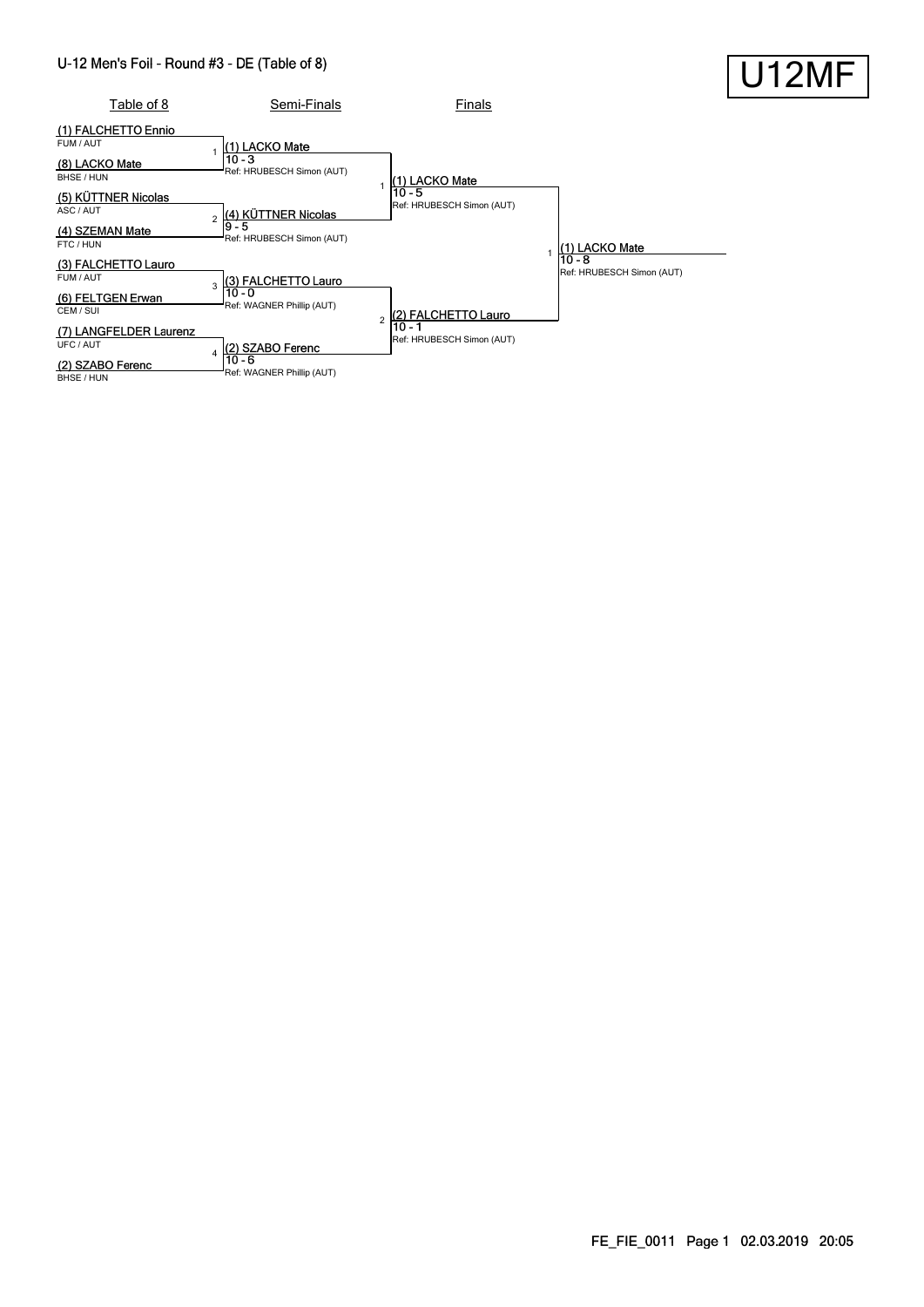

**Final Ranking** 





Tournament:<br>Date: FIE Document:

Le Schwarzer Jugendturnier 2019<br>Samstag, 02. März 2019 - 09:00<br>FE\_FIE\_0012

| Place           | Name                          | <b>Clubs</b> | Country    | Birthdate  |
|-----------------|-------------------------------|--------------|------------|------------|
| 1               | <b>LACKO Mate</b>             | <b>BHSE</b>  | <b>HUN</b> | 23.04.2009 |
| $\overline{2}$  | <b>FALCHETTO Lauro</b>        | <b>FUM</b>   | <b>AUT</b> | 20.07.2008 |
| $\overline{3T}$ | <b>KÜTTNER Nicolas</b>        | <b>ASC</b>   | <b>AUT</b> | 18.12.2007 |
| 3T              | <b>SZABO Ferenc</b>           | <b>BHSE</b>  | <b>HUN</b> | 14.03.2008 |
| $\overline{5}$  | <b>FALCHETTO Ennio</b>        | <b>FUM</b>   | <b>AUT</b> | 03.05.2007 |
| $\overline{6}$  | <b>LANGFELDER Laurenz</b>     | <b>UFC</b>   | <b>AUT</b> | 22.07.2007 |
| 7               | <b>FELTGEN Erwan</b>          | <b>CEM</b>   | <b>SUI</b> | 05.03.2008 |
| $\overline{8}$  | <b>SZEMAN Mate</b>            | <b>FTC</b>   | <b>HUN</b> | 01.06.2007 |
| $\overline{9}$  | <b>BEBESI Kolos</b>           | <b>FTC</b>   | <b>HUN</b> | 01.06.2007 |
| 10              | <b>PÉREZ Marek</b>            | <b>TJSO</b>  | <b>CZE</b> | 01.06.2008 |
| 11              | RAIMITZ Maximilian            | <b>FUK</b>   | <b>AUT</b> | 07.07.2007 |
| $\overline{12}$ | <b>MAYER-WILDENHOF Vivian</b> | <b>FUM</b>   | <b>AUT</b> | 24.04.2007 |
| $\overline{13}$ | <b>GROSZ Roland</b>           | <b>BHSE</b>  | <b>HUN</b> | 30.01.2008 |
| 14              | <b>ERL Sebastian</b>          | <b>AFCS</b>  | <b>AUT</b> | 08.12.2009 |
| $\overline{15}$ | <b>DELTOMBE Elliot</b>        | <b>STLF</b>  | <b>AUT</b> | 07.08.2008 |
| 16              | <b>BRYNOV liruri</b>          | <b>UFC</b>   | <b>AUT</b> | 14.04.2009 |
| 17              | <b>KYOLNER Yuan</b>           | <b>UFC</b>   | <b>AUT</b> | 09.07.2008 |
| $\overline{18}$ | <b>MAMADOU-RAUTER Lamine</b>  | <b>STLF</b>  | <b>AUT</b> |            |
| $\overline{19}$ | <b>JÖBSTL Patrick</b>         | <b>STLF</b>  | <b>AUT</b> | 20.05.2008 |
| 20              | <b>KAVECKY Max</b>            | TJSO         | <b>CZE</b> | 01.06.2008 |
| $\overline{21}$ | <b>NAMEH Oasin</b>            | <b>FCW</b>   | AUT        | 03.08.2008 |
| $\overline{22}$ | <b>REIMANN Jackson</b>        | <b>UFC</b>   | AUT        | 24.04.2010 |
| $\overline{23}$ | <b>MACK Gregor</b>            | <b>AFCS</b>  | AUT        | 09.03.2009 |
| $\overline{24}$ | <b>MUSLIC Edin</b>            | <b>STLF</b>  | <b>AUT</b> | 31.08.2019 |